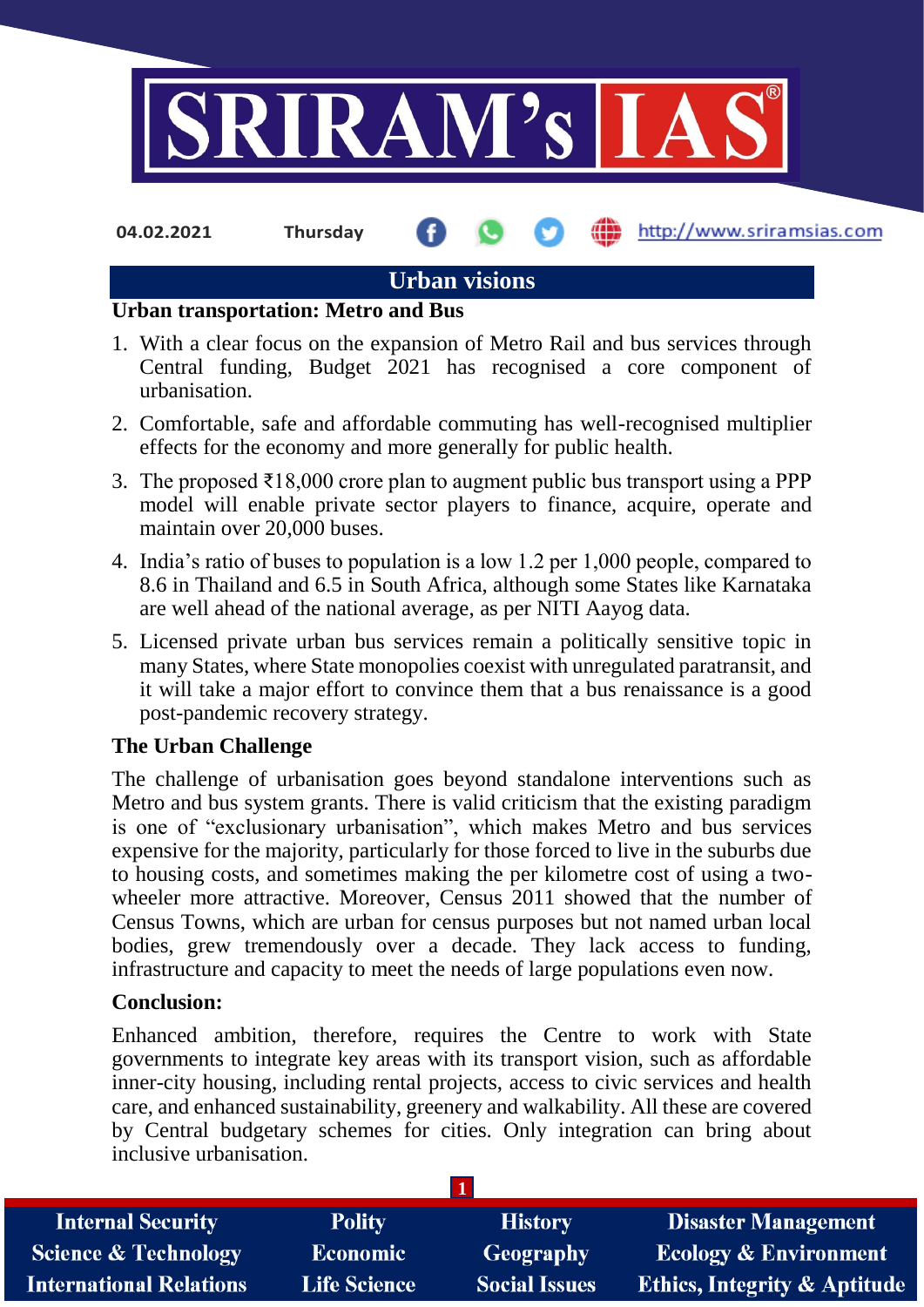

#### http://www.sriramsias.com **04.02.2021 Thursday**

# **'Smart walls' for Indian borders**

The 'smart wall' technology could solve border security issues without the need for a physical barrier. The wall would use sensors, radars, and surveillance technology to detect and track border break-ins, and technology capable of performing the most difficult tasks dedicated to border security.

## **Smart Walls at Indian Borders**

A question that now arises is whether such a project can be undertaken to secure Indian borders. India has been struggling with the problem of terrorists and smugglers infiltrating into the country and efforts are ongoing to secure our borders and curb cross-border infiltration. Therefore, it is proposed that it is high time we start envisaging the use of technology to help India secure its borders.

### **Other benefits**

A critical factor that must be considered to enable the usage of such a system along Indian borders is that the terrain in the region is rugged, and, furthermore, not even clearly defined. Hence, erecting fences, walls or any physical structures is extremely difficult. A "smart" wall, however, makes use of systems that would be designed in such a way that they can operate even in rugged areas. Smart walls will save the lives of our soldiers lost in guarding such tough posts.

### **A complement to manned borders**

Notably, such a system, even if not feasible for our long boundaries, may still be deployed to enhance critical security establishments of the country and complement the already-existing physical fencing and walls. The attack on the Pathankot Air Force base highlighted that often, it may become difficult to secure establishments due to their vast size. Further, it is imperative for Indian armed forces to be well-equipped and simultaneously have the latest technological advantage over its enemies.

### **Ongoing Initiatives:**

1. The project BOLD-QIT (Border Electronically Dominated QRT Interception Technique) under CIBMS (Comprehensive Integrated Border Management system) implemented on India-Bangladesh border in Dhubri District of Assam.

| <b>Internal Security</b>        | <b>Polity</b>       | <b>History</b>       | <b>Disaster Management</b>              |
|---------------------------------|---------------------|----------------------|-----------------------------------------|
| <b>Science &amp; Technology</b> | <b>Economic</b>     | Geography            | <b>Ecology &amp; Environment</b>        |
| <b>International Relations</b>  | <b>Life Science</b> | <b>Social Issues</b> | <b>Ethics, Integrity &amp; Aptitude</b> |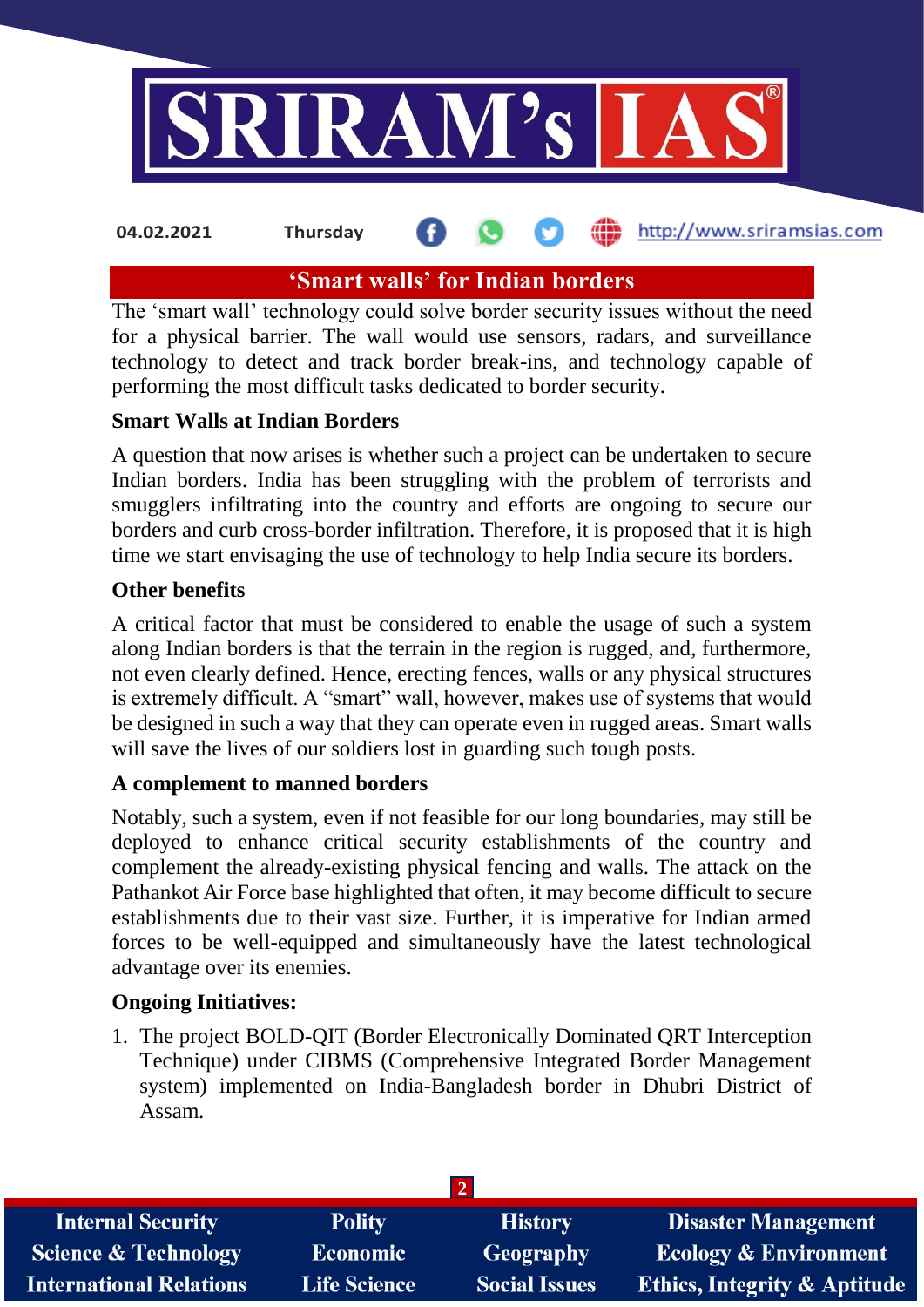

- http://www.sriramsias.com **04.02.2021 Thursday**
- 2. CIBMS involves deployment of a range of state-of-the-art surveillance technologies — thermal imagers, infra-red and laser-based intruder alarms, aerostats for aerial surveillance, unattended ground sensors that can help detect intrusion bids, radars, sonar systems to secure riverine borders, fibreoptic sensors and a command and control system that shall receive data from all surveillance devices in real-time. Implementation of CIBMS projects on Indo - Pakistan and Indo - Bangladesh border will enhance the capabilities of the Border Security Force (BSF).

# **Towards sustainable growth**

### **Economy of Pandemic**

- 1. The pandemic has resulted in huge economic losses. Globally, the GDP is expected to contract 2.4% to 8% in 2020.
- 2. The World Economic Forum (WEF) estimates that the global cost of dealing with the pandemic could be from \$8.1 trillion to \$15.8 trillion.
- 3. Preventing such pandemics will cost only a fraction of this amount, estimated at \$22.2 billion to \$30.7 billion a year, and this is without factoring in the human suffering.

## **Natural World, Pandemic and Economy**

- 1. We have to recognise that there would not be an economy without the natural environment. A study by Swiss Re Institute published in 2020 introduces a new biodiversity and ecosystem services index. It found that globally, 20% of countries, including India, have fragile ecosystems. It also states that 55% of the global GDP depends on high-functioning biodiversity and ecosystem services.
- 2. Global studies documenting human ecological footprint, the decline in wildlife populations, and the conversion rates of natural ecosystems for other uses, place India among countries experiencing the highest rates of negative change.
- 3. This increases our vulnerability towards catastrophes, including pandemics. Additionally, there is a strong correlation between human density, the richness

| -3                              |                     |                      |                                         |  |
|---------------------------------|---------------------|----------------------|-----------------------------------------|--|
| <b>Internal Security</b>        | <b>Polity</b>       | <b>History</b>       | <b>Disaster Management</b>              |  |
| <b>Science &amp; Technology</b> | <b>Economic</b>     | Geography            | <b>Ecology &amp; Environment</b>        |  |
| <b>International Relations</b>  | <b>Life Science</b> | <b>Social Issues</b> | <b>Ethics, Integrity &amp; Aptitude</b> |  |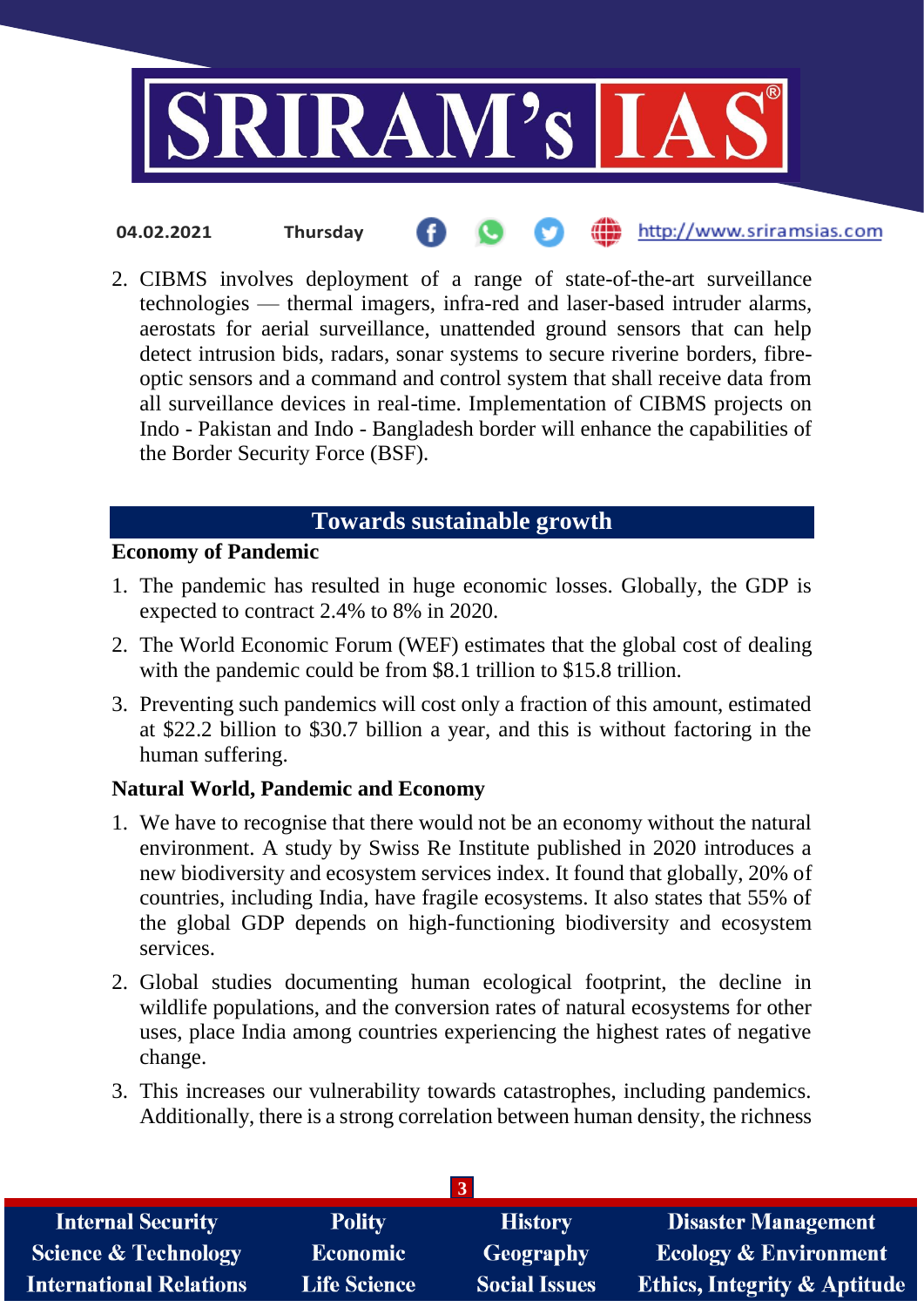

#### http://www.sriramsias.com **04.02.2021 Thursday**

of biodiversity, and the emergence of zoonotic pathogens of wild origin, which renders India particularly vulnerable.

4. With high human densities — among the highest diversity of mammals in the world — and a saturated interface between humans and wildlife, India is considered to be among the hotspots for zoonotic emerging and re-emerging infectious diseases.

## **The WEF's Global Risks report for 2021**

It states that environmental risks continue to threaten the global economy. The top five risks are extreme weather, climate action failure, human environmental damage, infectious diseases and biodiversity loss. In terms of impact, infectious diseases top the list, followed by climate action failure. The top two risk response blind spots are climate action failure and biodiversity loss.

### **Old Models of Economic Growth and pandemic risks**

- 1. Our models of development and our notions about them have to change. Destruction of the environment should no longer be justified in the name of development.
- 2. Like all pandemics, COVID-19's emergence has been entirely driven by unchecked activities in the name of development.
- 3. Rampant destruction of natural habitats, especially due to mining and infrastructure development, continued expansion and intensification of agriculture and animal husbandry, as well as unrestrained consumption, have disrupted nature, increased contact between wildlife, livestock, pathogens and people, setting the stage for the pandemic to take hold of our lives.
- 4. Pandemic risk can be significantly lowered by reducing human activities that drive the loss of biodiversity as it will help prevent the spillover of new diseases.

### **Need New Models of Economic Growth**

1. The evidence is overwhelming. All budgets need to reduce investments, including subsidies, in activities that will further degrade our natural habitats. By orders of magnitude, we should enhance investment in research in sustainability science.

| <b>Polity</b>       | <b>History</b>       | <b>Disaster Management</b>              |  |  |
|---------------------|----------------------|-----------------------------------------|--|--|
| Economic            | <b>Geography</b>     | <b>Ecology &amp; Environment</b>        |  |  |
| <b>Life Science</b> | <b>Social Issues</b> | <b>Ethics, Integrity &amp; Aptitude</b> |  |  |
|                     |                      |                                         |  |  |